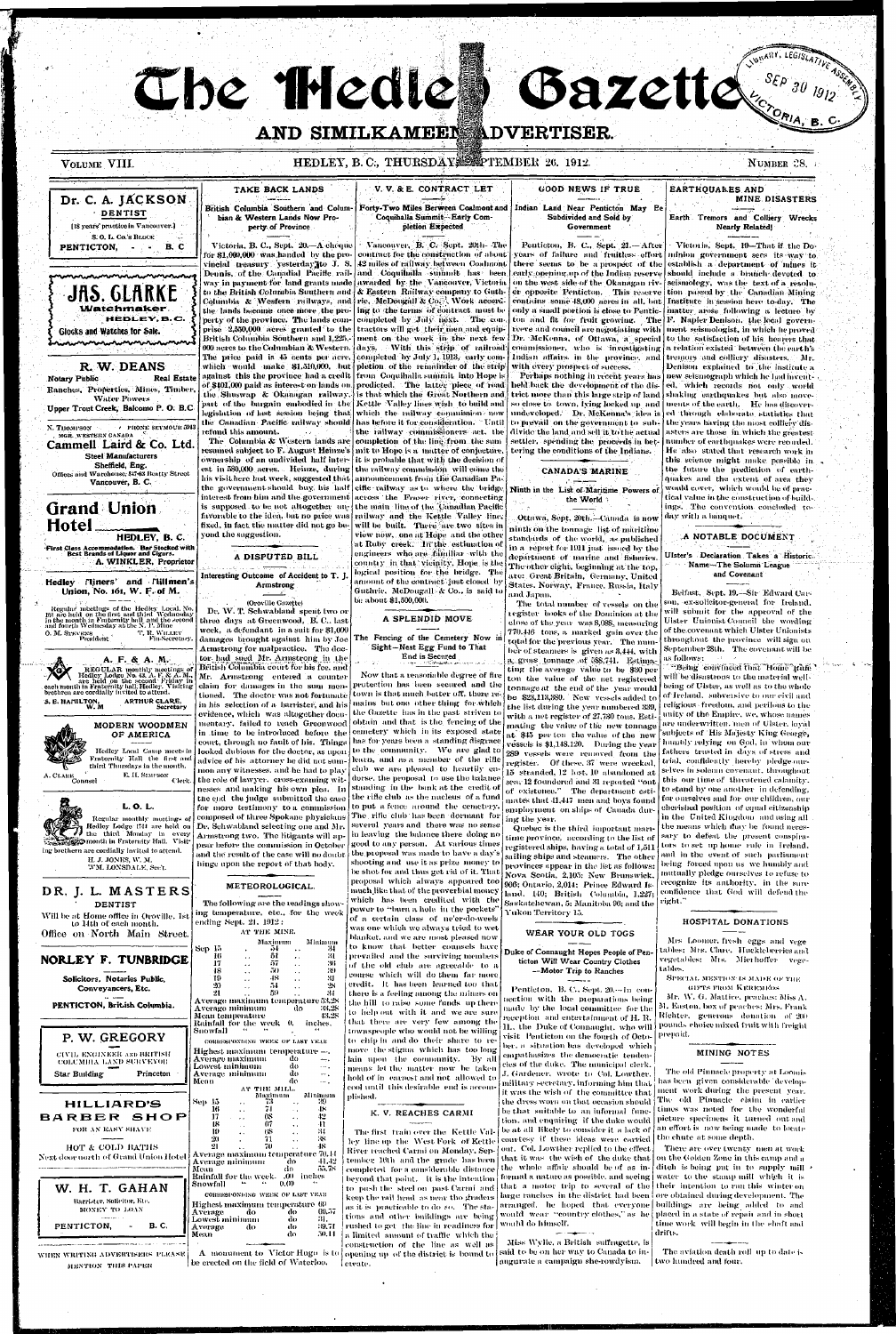|                                                                                                                                                                                                                              |                                                                                                                                                                                                                                                                                                      | THE HEDLEY GAZETTE SEPT 20, 1912.                                                                                                                                                                                                                                                                                                                                        |                                                                                                                                                                          |
|------------------------------------------------------------------------------------------------------------------------------------------------------------------------------------------------------------------------------|------------------------------------------------------------------------------------------------------------------------------------------------------------------------------------------------------------------------------------------------------------------------------------------------------|--------------------------------------------------------------------------------------------------------------------------------------------------------------------------------------------------------------------------------------------------------------------------------------------------------------------------------------------------------------------------|--------------------------------------------------------------------------------------------------------------------------------------------------------------------------|
| <b>Che Araley Gazette</b><br>and                                                                                                                                                                                             | tional, point of view to think that the<br>idea has originated with, and to a con-                                                                                                                                                                                                                   | WATER NOTICE<br>siderable extent heon, investigated by," For a Licence to Take and Use Water                                                                                                                                                                                                                                                                             | YOUR SUCCESS METER                                                                                                                                                       |
| Similkameen Advertiser.<br>Issued on Thursdays, by the HEDLEY GAZETTE<br>PRINTING AND PUBLISHING COMPANY. LIMITED, at Hedley, B.C.                                                                                           |                                                                                                                                                                                                                                                                                                      | a Carnadian in this our own province Notice is hereby given that I. J. Robert Brown.<br>of Vernon, H. C., Indian Agent, Okamagan<br>of British Columbia, and it is most agency, will apply for a liemer to take and<br>fitting that the government of Canada measurement of the second of Showdy ereck.<br>The first to give practical effect to milian liesers Ne and a | Regard your B. N. A. Savings Bank Book as a sort<br>of meter which records plainly your progress to-                                                                     |
| <b>Subscriptions in Advance</b><br>" (United States),  A. A.   250<br><b>Advertising Rates</b>                                                                                                                               | it by making this provision. Whether<br>it unty be that a seismograph be plac-                                                                                                                                                                                                                       | will be used for brigation purposes on the<br>land described as Indian Reserve No.<br>This notice was posted on the ground on the <i>reality of August, 1912</i> . The application will re                                                                                                                                                                               | ward prosperity.<br>There are hundreds of these                                                                                                                          |
| Measurement, 12 lines to the inch.<br><b>Land Notices—Certificates of improvement, etc.</b><br>[\$7,00 for 60-day] notices, and \$5.00 for 30-day.<br>notices.                                                               | red at every colliery and provision<br>made that it be k <b>e</b> pt in order and                                                                                                                                                                                                                    | be flied in the office of the Water Recorder at  <br>Fairview.<br>-Objections may be flied with the said Water<br>Recorder - or -with - the -Controller - of -Water<br>-Rights, Parliament Buildings, Victoria, B. C.                                                                                                                                                    | The Bank of British North                                                                                                                                                |
| inch, \$1.00 for one insertion, 25 cents for<br>Translents payable in advance.                                                                                                                                               | Translent Advertisements and exceeding one noted every day or that all seismo-<br>each subsequent insertion. Over one inch. graphic observations be carried on at 10 cents per line for first insertion and a<br>cents per line for each subsequent insertion. central erntral stations and reported | J. Romaar-Buowy, Indian agent<br>33-L                                                                                                                                                                                                                                                                                                                                    | success-meters in the homes around you. Is there<br>one in your home? If not we will gladly provide one.<br>76 Years in Busines:<br>Capital and Reserve Over \$7,500,000 |
| Changes for contract advertisements should<br>be in the office by noon, on Tuesday to secure<br>attention for that week's issue<br>Advertisements will be changed once every anonth if advertiser desires, without any extra | at once to the various collieries by<br>wire is a matter of detail to be decided<br>by men who have given much atten-                                                                                                                                                                                |                                                                                                                                                                                                                                                                                                                                                                          | H. A Hincks, Manager<br>Hedley Branch,                                                                                                                                   |
| charge. For changes oftener than one a month<br>the price of composition will be charged at<br>regular rates.                                                                                                                | tion to the study of carthquakes. The<br>main thing is that the government                                                                                                                                                                                                                           | Sealed Tenders address to the undersigned,<br>$\begin{array}{c} \text{Cended}$ and endorsed "Tender for the Construc-<br>tion of a Breakwater in Victoria Harbour, B.<br>C., will be received at this office until 4,00 p.m.<br>on Thursday, September                                                                                                                   | We Are the Agents for                                                                                                                                                    |
| of time.<br>A. MEGRAW, Managing Editor.                                                                                                                                                                                      | Contract Advertisements—One inch per month [ main   thing is   that   care   government   SL23; over 1 inch and up to 4 inches, \$1.00   give the   matter serious attention and   per inch per month. To constant advertisers<br>over credulity respecting new fangled                              | Vietoria, B. C.<br>Plans, specifications and form of contract can<br>be seen and forms of tender obtained at this<br>Department and at the offices of W. Hender<br>son, Resident Architect. Victoria, B. C.; C. C.                                                                                                                                                       | LEATHER LABLE                                                                                                                                                            |
|                                                                                                                                                                                                                              | notions than that human -life be need-<br>lessly sacrificed through scepticism<br>and neglect.                                                                                                                                                                                                       | <b>EXAMPLE CONTROLLY SUBDIVIDENT CONTROLLY CONTROLLY CONTROLLY CONTROLLY AND INSTRUCT SUPPLY AND A CONTROLLY SUBDIVIDENT CONTROLLY AND A CONTROLLY CONTROLLY AND A CONTROLLY CONTROLLY AND A CONTROLLY CONTROLLY AND A CONTROLLY</b><br>Persons tendering are notified that tenders.                                                                                     | <b>OVER-HAULS</b><br>They Over-Haul Any Garment Made                                                                                                                     |
| New Moon<br><b>Full Moon</b><br>First quar.<br>Last quar.                                                                                                                                                                    | <b>A STATE OF THE REAL PROPERTY OF SHIP</b>                                                                                                                                                                                                                                                          | will not be considered unless made on the<br>Finited forms supplied and signed with their<br>actual signatures, stating their occupations<br>and places of residence. In the case of firms,<br>the actual signature, the mature of the occupa-<br>tion, and place of residence of each<br>the firm must be given.                                                        | Although they cost more per garment but less per year,<br>will hang together until the fabric is worn out.                                                               |
| 1912<br>-SEP<br>1912.<br>Sun. Mon. Tues. Wed. Thu. Fri. Sat.                                                                                                                                                                 |                                                                                                                                                                                                                                                                                                      | Each tender must be accompanied by an ac-<br>cepted cheque on a chartered bank, payable to<br>The order of the Honourable the Minister of<br>the order of the Honourable the Minister of<br>public Works, equal to ten per cent (10 p.c.) of<br>the amount of the tender, which will be for-<br>feithed if the person tendering decline                                  | <b>Ladies' Sweater Coats</b>                                                                                                                                             |
| -14<br>-13                                                                                                                                                                                                                   | 嚴密<br>Ģ.                                                                                                                                                                                                                                                                                             | the tender be not accepted the cheque will be<br>returned,<br>The department does not bind itself to accept<br>the lowest or any tender.                                                                                                                                                                                                                                 | new line of Ladies' Sweater Coats. An unequaled variety<br>to choose from. Also a fine assortment of<br>Men's Shirts.                                                    |
| -21<br>20.<br>T6<br>28<br>$22 -$<br>-23<br>-30                                                                                                                                                                               |                                                                                                                                                                                                                                                                                                      | By Order<br>R. C. DESROCHERS.<br>Secretary.<br>Department of Public Works,<br>32.2<br>Ottawa, August 8, 1912                                                                                                                                                                                                                                                             | <b>Schubert's Supply Stores</b>                                                                                                                                          |
| AN APT SUGGESTION                                                                                                                                                                                                            | 722RNERSDEAM.<br>We make Hafflor gr. Zinc-                                                                                                                                                                                                                                                           | Newspapers will not be paid for this adver-<br>tisement if they insert it without authority<br>from the Department.                                                                                                                                                                                                                                                      | <b>HEDLEY and TULAMEEN</b>                                                                                                                                               |
| The action of the Canadian Mining<br>Institute taken at the meeting in Vic-<br>toria last week in memorializing Pre-                                                                                                         | <b>Etchings.Cuts &amp; Printing Ploter</b><br>from Pholos & Drewings for<br>Booklety, Prospecti, Calalogues<br>Maps. Ictlerheads. Nagasings<br>Newspapers, and ell purposes.                                                                                                                         |                                                                                                                                                                                                                                                                                                                                                                          | and<br>Princeton <sub>Coalmont</sub>                                                                                                                                     |
| mier Borden for the creation of a sep-<br>arate Department of Mines presided<br>over by a Minister who could devote                                                                                                          | Phone Main 6434<br>Spokanes New Gyraving Go.                                                                                                                                                                                                                                                         | County Court of Yale                                                                                                                                                                                                                                                                                                                                                     | $\ldots$ TO $\ldots$                                                                                                                                                     |
| his entire attention to the mineral re-<br>sources of the Dominion was timely<br>and will likely bear early fruit. The                                                                                                       | <b>WATER NOTICE</b>                                                                                                                                                                                                                                                                                  | sitting of the County-Court of Yale will be<br>held in Fraternity Hall, Hedley, on Tues-<br>] day, October 8th, at 2 o'clock p. m.  <br>By Command                                                                                                                                                                                                                       | ${\bf Vancour}$<br>In One Day!                                                                                                                                           |
| present arrangement of having a mines.<br>branch of the Geological Survey and<br>bundling the whole concern into one                                                                                                         | For a Licence to Take and Use Water<br>Notice is hereby given that 1, J. Robert Brown,<br>$\Delta t$ of Vernon, B. C., Indian Agent, Okanagan<br>Agency will apply for a licence to take and use<br>activic feet of water out of Keremes Creek,<br>which flows in a westerly direc                   | <b>E. CHUGH HUNTER</b><br>Registrar County Court.                                                                                                                                                                                                                                                                                                                        | Most Luxurious Auto Service in B. C. Over<br>the Most Picturesque Route in Canada                                                                                        |
| of the other departments already over<br>burdene I could not be expected to pro-<br>dues the wealts desired and there was                                                                                                    | ed at Reserve No. and will be used for irri-                                                                                                                                                                                                                                                         | SAFE AS THE SAFEST<br>AND                                                                                                                                                                                                                                                                                                                                                | LEAVES COALMONT Tuesday, Thursday and Saturday, making connection with C.P.R. Train for Vancouver at Merritt<br>MINDISTRING MELLING AT ALL                               |

 $\sim 10^{-1}$ 

 $\sim 100$  km s  $^{-1}$ 

ests were being unduly subordinated to other things that are of no greater. importance. In several instances it has happened that the Minister into whose department the Geological Survey and Mines Branch were relegated had no interest in nor sympathy with the mining industry and the Canadian Mining Institute recognizing this fact were wise in moving to have a change made. The Institute arealso to be congratalated on making their memorial doubly strong by embodying in it their conviction that the discovery of a close relation between earth tremors and colliery disasters should be followed up and to that end recommending that a department of seismology be established in the proposed new Mines Department. To prevent loss of life should be the highest aim of any government and the appalling collicry disasters which from time to time startle the public and render coal mining so hazardous is about the most terrible memace which any industry has to contend against. It is always after long imponity from casualty and the vigilance of managers and workmen is somewhat relaxed that these disasters occur although the apparent circumstances under which they occur may not differ a whit from that which may have been in vogue for years previous unattended by mishap of any kind; but if it be really the case that earth tremors make imperceptible passage ways for explosive gases into mine workings the advantage of detecting these earth tremors by means of the seismograph and reporting them to the collieries so that extra precautions in mine ventilation may be taken for extended periods thereafter, it is easily seen how many colliery disasters might be



36-10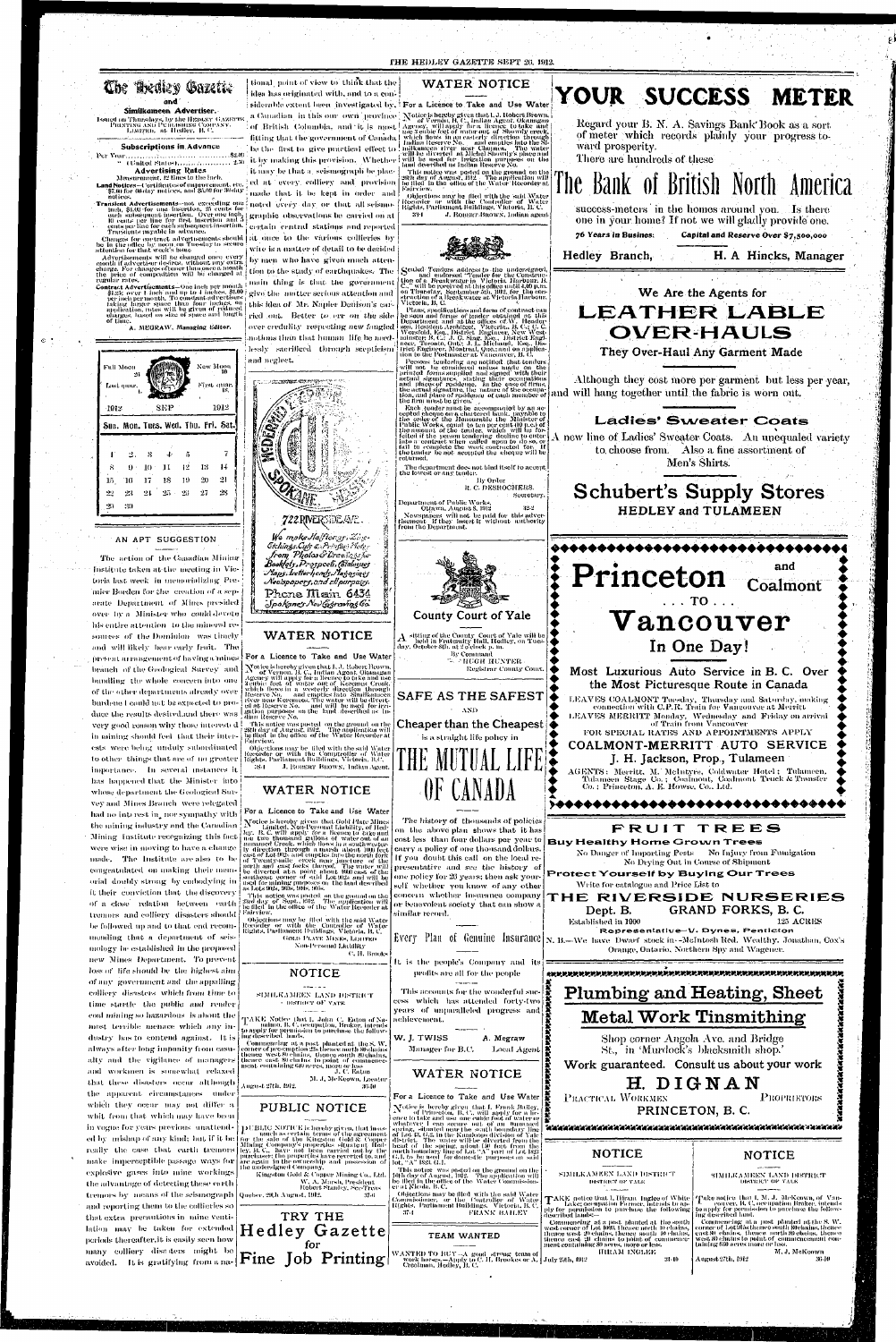#### THE HEDLEY GAZETTE, SEPT 20, 1912.

P. Scott, locator of the Kingston is in town.

#### **Town** and **District.**

Mrs. Rotherhani left on Tuesday for Nelson to visit friends.

.I.F. Mosby of Victoria, secretary of . the Cold Plate Mines Limited that are now operating the Golden Zone was in town hist week.

Miss Catlin of Princeton accompanied her brother-in-law Mr. Brooke to Hedley this week and was the guest of Miss Lyall.

Mrs. G. P. Jones returned on Friday last from Victoria where she had ac companied her daughter to school. Mr. Jones met her at Keremeos on Friday with his auto.

H. B. Meansette was down from Princeton last week doing some tinsmith work for Boeing & Brass, putting on eave-troughing in connection with their recent contract.

Miss Easton and her brother Mac went to Keremeos on Friday last after school and spent the week end with their parents, .returning Sunday evning, when Mrs. Clark drove them  $up.$ 

J. *D.* Brass is completing an nddi' tion to his residence these days and expects to have it ready for occupation in a. few days more.

An aftermath of the Labor Day colebration is seen in several cheques given by cheap sports floating around with no money to back them up and bearing the bankers' comment on the hacks thereof "no funds." That sort of performance looks like sailing very close to the danger line.

eralmanager of the British Columbia Life Insurance Co. which is the latest financial concern of the kind to be launched in Canada, was in town this week with Mr. Shatford who is vicepresident of the company. Mr. Davis is well satisfied with the success which has so far attended the operations of the company, the amount of business they have done being almost unpre- $\rm{c}$ edented. $\rm{ }$ 

Sanford S. Davis of Vancouver, gen-

The fall assizes are coming off on October 7th at Vernon and sundry Hedleyites will have to attend to give evidence, in the stealing case sent up for trial. These are little legacies that Labor Day invariably leaves to remember it by and that make i he more thoughtful begin to wonder how .much is gained by holding the celebrations at all.

Mrs. J. A. Brown of Keremeos was than 1000 feet above Hedley. a visitor to Hedley last week and was accompanied by George Herald, formerly of the Chronicle staff, and his friend, Art Wells, of Winnipeg, On Wednesday they made the trip to the mine returning by the last car in the evening and next morning they made the return to Keremeos in short order in Mr. Jones' auto.

Mrs. J. D. Brass returned to Hedley last week bringing back with her AV. Baxter, her son, whom she went to Moosejaw to see On her arrival there she found him ready to start for Colorado where he had been ordered to go by his doctor. She did not like the idea of having him go there alone and especially as the doctor was pic pared to admit that the climate here might suit him quite as well. As a result lie was persuaded to come here instead and since his arrival he has been a great deal better.

A. Winkler showed the Gazette some apples plucked from one of the'trees on his ranch and they certainly were beauties. He was not sure of the variety but.the apple resembles the Hood River very much. It is a large apple, firm in texture, of fine flavor and might be classed sub-acid. The  $\operatorname{skin}$  is -yellowish streaked plentifully with red and making an altogether very handsome apple. Mr. Winkler says the trees have had very indifferent care but when they can produce apples of the sample shown it is evidence that he has a ranch which will enable him to go in extensively for fruit raising. In altitude it is less

The Grand Forks Agricultural Association are holding their third annual fall fair on Thursday and Friday Sept. 28th and 27th, and have issued a very interesting programme of events in the way of special attractions, the principal of which are in the line of race track events. Grand Forks itself is somewhat of a drawing card in view of the improvements now going on there.

had handed down to them from old english law is supposed to obtain, the<br>English law is supposed to obtain, they Euglish law is supposed to obtain, they  $\|\Psi\|$  good stock of Horses and Rigs on  $\lim_{n\to\infty} \lim_{n\to\infty} \sigma_n$ have fanny ways of trifling with a<br>man's liberty.

steel manufacturers of Sheffield, Engvisit to the Nickel Plate mine accompanied by Mr. Gibbons of Vancouver. this part of the district and it is a point where his firm are well known extensively in crushing the ore of the Nickel Plate.

T. C. Brooke the noultrynian of Princeton was in town yesterday. Some of his customers here have been trying to increase their stock from his yards but he is unable at present to supply their wants as he has sold off all the birds he can spare and now he would like to buy hack some that he has sold if he could get them. Exceptional laying strains are not easily got and when the. public find out who has them the owners sometimes have more trouble to get keeping their stock than to find sale for them.

> . This notice was posted on the ground -on the<br>24th day of August, 1912. . The application will<br>be filed -in the -ollice of the -water -Recorder at Fairview.

- Objections may be tiled -with the said-water<br>Recorder-or-with the Comptroller of Water<br>Rights, Parliament Buildings, Victoria, B.C. 384 ... ... J. Roughr BROWN, Indian Agent.

L. W. Shatford, M. P. P., accompanied by Mis. Shatford and by Mr. Davis, general manager of the British Colnmbia Life Insurance, company of which Mr. Shatford is vice-presidont, came, in from Penticton on Monday evening in Bentley's auto. Mr.- and Mrs. Shatford are both looking well although Mr. Shatford has had a busy

N. Thompson, the western manager  $\vert$  summer of it and has stuck very closefor Cammell -Laird  $\&$  Co. the great  $|$  ly to his work as manager of the Bank land, spent Sunday in town and took escape hay fever this year by remainadvantage of the opportunity to pay a  $\lceil \log$  on the coast during the months of Hedley is a point which Mr. Thomp- enemy laid him by the heels, when he son always takes in on his itinerary in  $\vert_{\text{was}}$  crossing the continent and he deas their shoes and dies have been used he did not manage to shake off until Dotikhobours may swamp them in from any of their legal representatives of Vancouver. In spite of his plans to June, July and August when he is subject to it in the dry belt, his old veloped a. beautiful attack of it between Winnipeg and North Bay which he got down to Halifax.  $^{\circ}$  Next time he has to cross the continent in those prohibited months it may be advisable for- him to hunt, out a new northwest passage all for himself and go round hy Behriug straits and the polar seas. He had a. business engagement which took him back to Penticton on Tuesday but he expects to be through here again today or to-morrow on his way up the valley. Mr. C. H Brookes was seen a couple of days ago by the Gazette with reference to the matter said to be pending in the United States courts about which reference was made in these columns two weeks ago. Mr. Brookes says that he has had no communication whatever from the parties who j were alleged to he making the charge of embezzlement against him nor nor from United States government authorities, and the fact that this  $\vert$  For a Licence to Take and Use Water amount of time has been allowed to go past with nothing from them but sphinx-like silence is further evidence that the whole affair was a frame-up to injure him. Neither has Constable Sproule received any orders from his chief to do anything in reference to the to do anything in reference to<br>the matter nor any warrant from the other side to be executed, and a suspicious feature that makes it look all the more fishy is that telegrams which were received about the time of the arrest in Oroville are strangely contradictory, some specifying an enibezzleinent of \$100,000 and another making it \$25,000. In a. country where the spirit of habeas corpus which they HOTEL SIMILKAMEEN, Liveru, Feed & Sale Stables

> Advertise in the He dley Gazette Hand. If Orders for Teaming promptly attended to. Office of Dominion Express Company. WOOD FOR SALE!

SUBSCRIBE FOR THE GAZETTE

The people of Grand Eorks are firmly of the belief that a good town like a good man cannot be kept down. If the town cannot grow in one way it can in another. Fearing that the population the residents have proclaimed against race suicide in a most substantial way. In about ten days there were no less than eight births in the town. All of them were girls too except one lone boy and that will mean a further attraction for more population later on.

Any claims which hav e not already been so tiled and veritied by statutor v declaration or otherwise, should be llled with the undersigned without delay.

The Board will consider all claims for actual<br>physical work performed and goods and mater<br>lalssupplied in connection with the surveying,<br>locating or obtaining of right of way between<br>Rock Creek and Vernon.

The municipality of Penticton invite all ex-members of 11. M. Forces to attend there on October -Ith and take part in a veterans' parade at I p.m. to furnish a guard of honor for and be inspected by Field Marshal IT. It. 11. the Duke of Connaught who takes a great intesest in veterans whether of His Majesty's regular imperial forces or of the colonies. The Duke himself served in Canada, in the Fenian raid of ISu'ti. Ordinary dress may be worn and veterans are requested to wear their medals if any. Ex-service men wishing to attend are requested to notify Police Magistrate Geo. *V.*  Guernsey of Penticton as soon as possible.

R. F. GREEN •i'l-l Secretary of the Hoard. COAL mining rights of the Dominion, in<br>the Manitoba, Saskatchewan and Alberta.<br>the Yakon Territory, the North-west Terri-<br>tories and in a portion of the Province of Bri-<br>tish Columbia, may be leased for a term of<br>twenty-o to one applicant.

Application for a lease must be made by the<br>applicant in person to the Agent or Sub-Agent<br>of the district in which the rights applied for<br>are situated.

In surveyed territory the land must bo des-<br>cribed by sections, or legal sub-divisions of<br>sections, and in unsurveyed territory the tract<br>applied for shall be staked out by the applicant himself.

Each application - must be accompanied by a<br>fee of \$5 which will be refunded if the rights<br>applied for are not available, but not other-<br>wise. A reyalty shall be paid on the merchant-<br>able output of the mine at the rate o

. The person operating the -mine shall furnish<br>the Agent, with sworn, returns accounting for<br>the full quantity of merchantable (coal -mined and Day "the royalty" thereon. "If the coal min-<br>ing rights are not being operated, such returns<br>should be furnished at least once a year.

The lease will include the coal mining rights only, but the lessee may be permitted to pur-<br>chase whatever available surface rights may<br>be considered necessary for tbe working of the mine at the rate of \$10.00 an acre.

- For full information application should be<br>made to the Secretary of the Department of<br>the Interior, Ottawa, or to any Agent or Sub-<br>Agent of Dominion Lands.

'i

HEDLEY, B. C.

An Up-to-date First-Class Hotel RATES MODERATE

**F. J. DOLLEMORE** 



Agent for:

Office at HEDLEY, B. C.



#### WATER NOTICE

N'OTICE is hereby given that 1, J. Robert<br>
Discuragan agency, will apply for a liemce to<br>
Banagan agency, will apply for a liemce to<br>
take and use 3 cubic feet of waterout of Kaushe<br>
or Paul's creek, which flows in a north

**Proprietor. •Shatfords, Ltd.: A. MEGRAW**  NOTARY PUBLIC ........... Conveyancer, Real Estate, Mines,<br>Crown Grants Applied For<br>Under Land Act and<br>Mineral Act. SUBSCRIBE FOR

 $\boldsymbol{\check{\mathsf{z}}}$  $\check{\mathbf{\bm\Sigma}}$ 

PflLAGE

 $\leftarrow$  HEDLEY 11.  $\alpha$ .

Phon.  $\textbf{H} = \textbf{IMMS} \cdot \textbf{BROS}$ . Proprietors.

and watch Results

Our Sugar is the Best obtainable and we

handle the celebrated

**Schra m Fruit Jar s** 

THE GAZETTE!



Notice is hereby given that the Board of<br>Valuators to consider claims for work actually<br>performed and materials supplied in connection<br>with the construction of the Midway and<br>Vernon Railway, will further consider all such<br>

#### NURSERY STOCK

••OUR. AGENTS MAKE MONEY" selling our hardy, guaranteed stock. Experience un necessary.

YAKIMA VALLEY NURSERY CO. Toppenish, Wash.

# **..-"J**

### Synopsis of Coal Mining Regulations

 $\boldsymbol{\check{\bullet}}$  $\check{\bullet}$ 

 $\check{\bullet}$ 

 $\check{\bullet}$ 

#### *XV. XV.* **couv ,**

Deputy Minister of the Interior. tisement will not be paid for. !l-(im

ADVERTISE IN THE GAZETTE tisement will not be paid for. The Secret ADVERTISE IN THE GAZETTE

Address Box 312, Victoria. B. C.